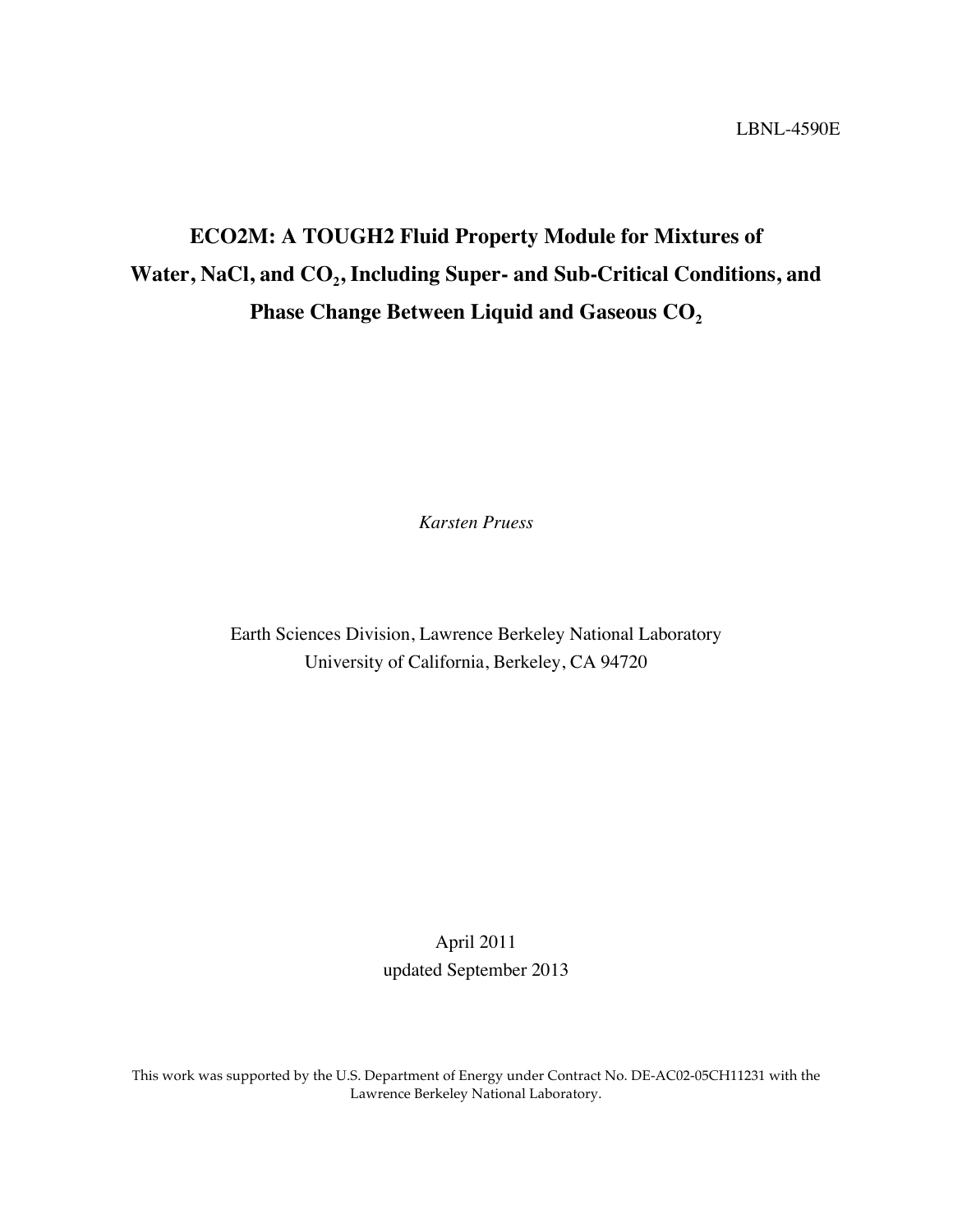#### **DISCLAIMER**

This document was prepared as an account of work sponsored by the United States Government. While this document is believed to contain correct information, neither the United States Government nor any agency thereof, nor The Regents of the University of California, nor any of their employees, makes any warranty, express or implied, or assumes any legal responsibility for the accuracy, completeness, or usefulness of any information, apparatus, product, or process disclosed, or represents that its use would not infringe privately owned rights. Reference herein to any specific commercial product, process, or service by its trade name, trademark, manufacturer, or otherwise, does not necessarily constitute or imply its endorsement, recommendation, or favoring by the United States Government or any agency thereof, or The Regents of the University of California. The views and opinions of authors expressed herein do not necessarily state or reflect those of the United States Government or any agency thereof, or The Regents of the University of California.

Ernest Orlando Lawrence Berkeley National Laboratory is an equal opportunity employer.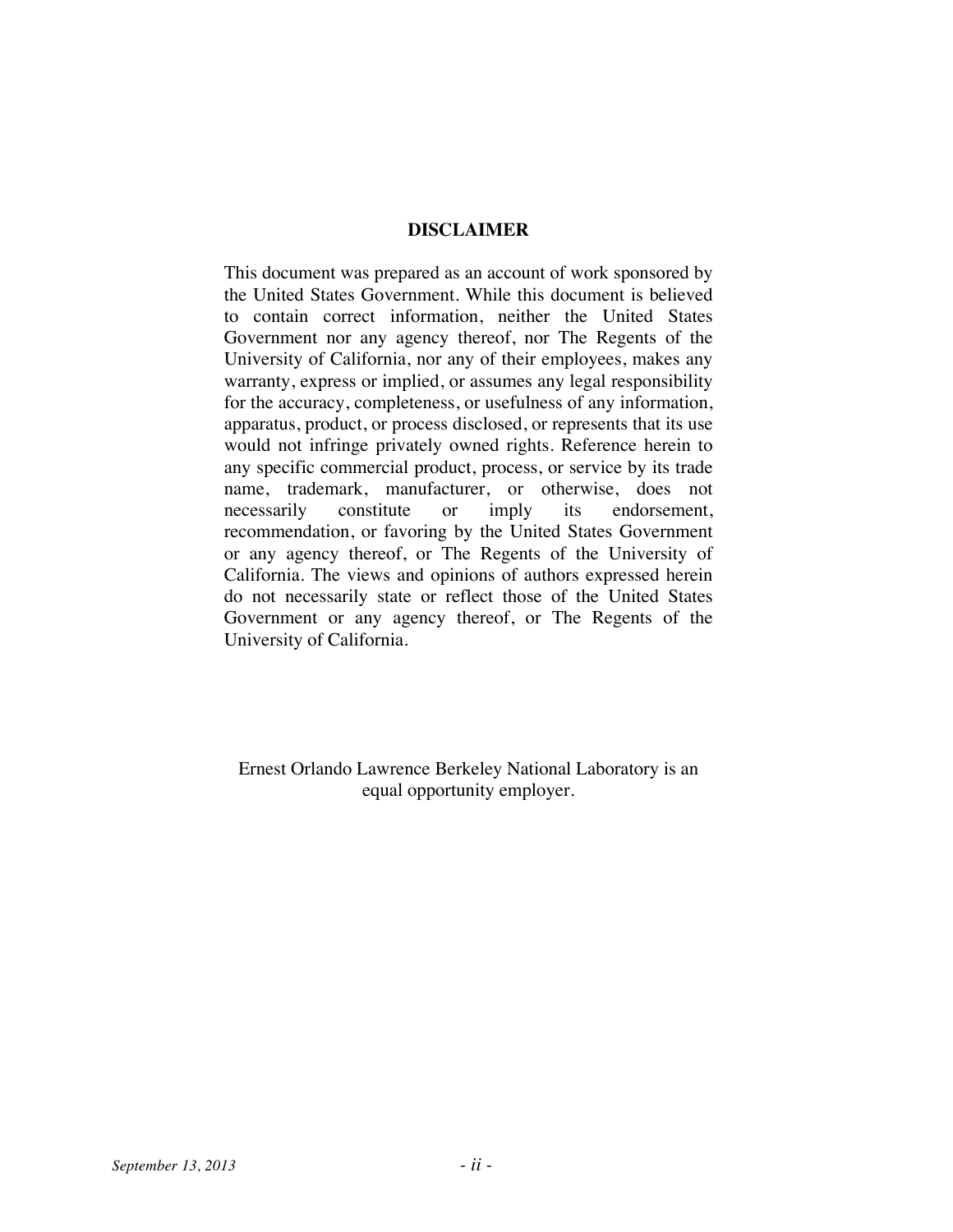#### **Abstract**

ECO2M is a fluid property module for the TOUGH2 simulator (Version 2.0) that was designed for applications to geologic storage of  $CO<sub>2</sub>$  in saline aquifers. It includes a comprehensive description of the thermodynamics and thermophysical properties of  $H_2O$  - NaCl  $-CO<sub>2</sub>$  mixtures, that reproduces fluid properties largely within experimental error for temperature, pressure and salinity conditions in the range of 10 °C  $\leq T \leq 110$  °C, P  $\leq 600$  bar, and salinity from zero up to full halite saturation. The fluid property correlations used in ECO2M are identical to the earlier ECO2N fluid property package, but whereas ECO2N could represent only a single  $CO<sub>2</sub>$ -rich phase, ECO2M can describe all possible phase conditions for brine-CO<sub>2</sub> mixtures, including transitions between super- and sub-critical conditions, and phase change between liquid and gaseous  $CO<sub>2</sub>$ . This allows for seamless modeling of  $CO<sub>2</sub>$  storage and leakage. Flow processes can be modeled isothermally or non-isothermally, and phase conditions represented may include a single (aqueous or  $CO_2$ -rich) phase, as well as two-and three-phase mixtures of aqueous, liquid  $CO<sub>2</sub>$  and gaseous  $CO<sub>2</sub>$  phases. Fluid phases may appear or disappear in the course of a simulation, and solid salt may precipitate or dissolve. TOUGH2/ECO2M is upwardly compatible with ECO2N and accepts ECO2N-style inputs. This report gives technical specifications of ECO2M and includes instructions for preparing input data. Code applications are illustrated by means of several sample problems, including problems that had been previously solved with TOUGH2/ECO2N.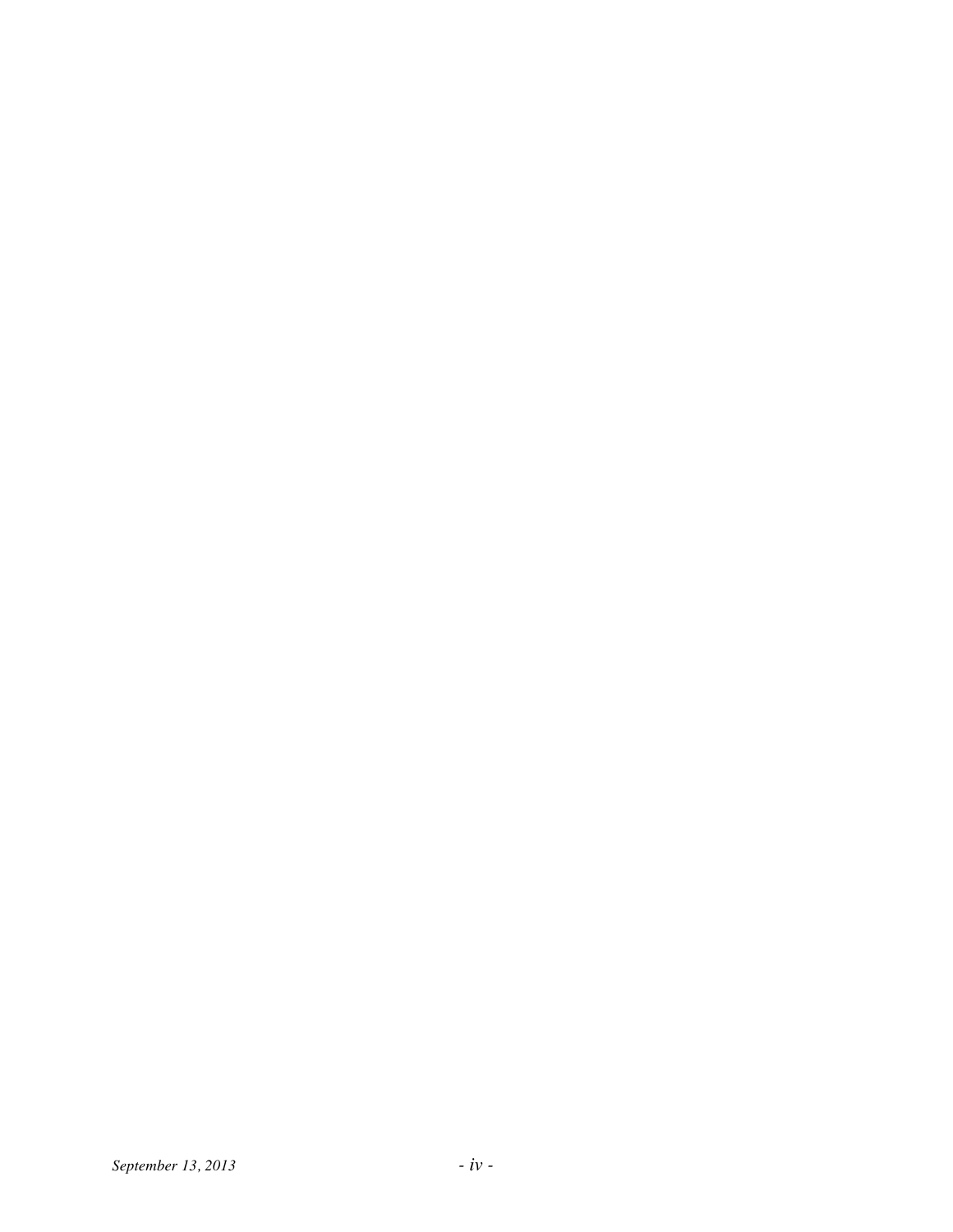### **TABLE OF CONTENTS**

| LIST OF FIGURES And All and Allin and All and All and All and All and All and All and All and All and All and A | vii            |
|-----------------------------------------------------------------------------------------------------------------|----------------|
| LIST OF TABLES EXECUTIONS CONTINUES AND THE RESERVE TO FABLES                                                   | ix             |
| <b>PREFACE</b>                                                                                                  | $\mathbf{1}$   |
|                                                                                                                 | $\mathbf{1}$   |
| 2. COMPONENTS, PHASES, AND THERMODYNAMIC VARIABLES                                                              |                |
| $\overline{3}$                                                                                                  |                |
|                                                                                                                 | $\overline{7}$ |
|                                                                                                                 | 8              |
|                                                                                                                 | 13             |
|                                                                                                                 | 15             |
|                                                                                                                 | 16             |
| 3. THERMOPHYSICAL PROPERTIES OF Water-NaCl-CO <sub>2</sub> MIXTURES                                             | 18             |
|                                                                                                                 | 20             |
|                                                                                                                 | 21             |
|                                                                                                                 | 21             |
|                                                                                                                 | 25             |
|                                                                                                                 | 28             |
|                                                                                                                 | 28             |
| 5.2 Permeability Change from Precipitation and Dissolution of Salt                                              | 32             |
|                                                                                                                 | 34             |
|                                                                                                                 | 40             |
| 6.1 Problem No. 1 (*rtab*) - Demonstration of Initialization Options                                            | 40             |
|                                                                                                                 | 44             |
| 6.3 Problem No. 3 (*r1d*) - CO <sub>2</sub> Leakage from a Deep Fault Zone                                      | 49             |
| 6.4 Problem No. 4 (*rwaf*) - Migration of a $CO2$ Plume in a Sloping Aquifer,                                   |                |
|                                                                                                                 | 61             |
|                                                                                                                 | 71             |
|                                                                                                                 | 72             |
|                                                                                                                 | 73             |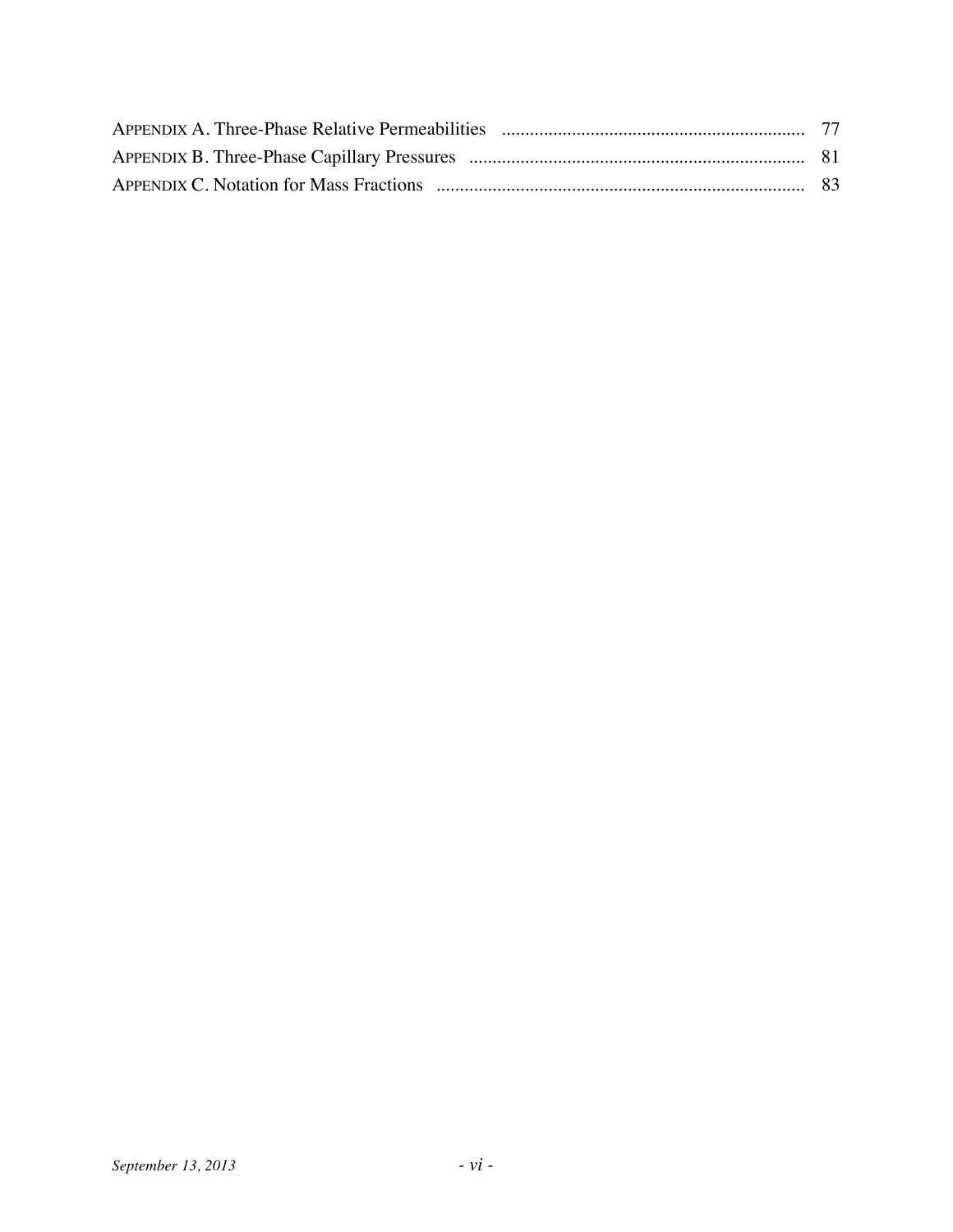## **LIST OF FIGURES**

| Figure 1.  |                                                                                | $\overline{4}$ |
|------------|--------------------------------------------------------------------------------|----------------|
| Figure 2.  |                                                                                | $\overline{4}$ |
| Figure 3.  | Dissolved $CO_2$ mass fractions at T = 30 °C for pure water (0m)               | 9              |
| Figure 4.  | $H_2O$ mass fractions in gas at T = 30 °C for pure water (0m)                  | 10             |
| Figure 5.  | Concentration of water in gas and $CO2$ in the liquid (aqueous) phase          | 10             |
| Figure 6.  |                                                                                | 11             |
| Figure 7.  | Schematic of the temperature-pressure tabulation of CO <sub>2</sub> properties | 19             |
| Figure 8.  |                                                                                | 33             |
| Figure 9.  |                                                                                | 34             |
| Figure 10. |                                                                                | 41             |
| Figure 11. | Primary variables internally used in ECO2M for the INCON data                  | 43             |
| Figure 12. |                                                                                | 43             |
| Figure 13. | Schematic of sample problem $2$ - radial flow from a $CO2$ injection well      | 44             |
| Figure 14. | TOUGH2 input file for grid generation for radial injection problem             | 45             |
| Figure 15. |                                                                                | 45             |
| Figure 16. |                                                                                | 46             |
| Figure 17. |                                                                                | 47             |
| Figure 18. | Part of printed output for radial flow problem with permeability reduction     | 48             |
| Figure 19. |                                                                                | 49             |
| Figure 20. | TOUGH2 input file for generating a 1-D vertical grid for a fault zone          | 50             |
| Figure 21. |                                                                                | 51             |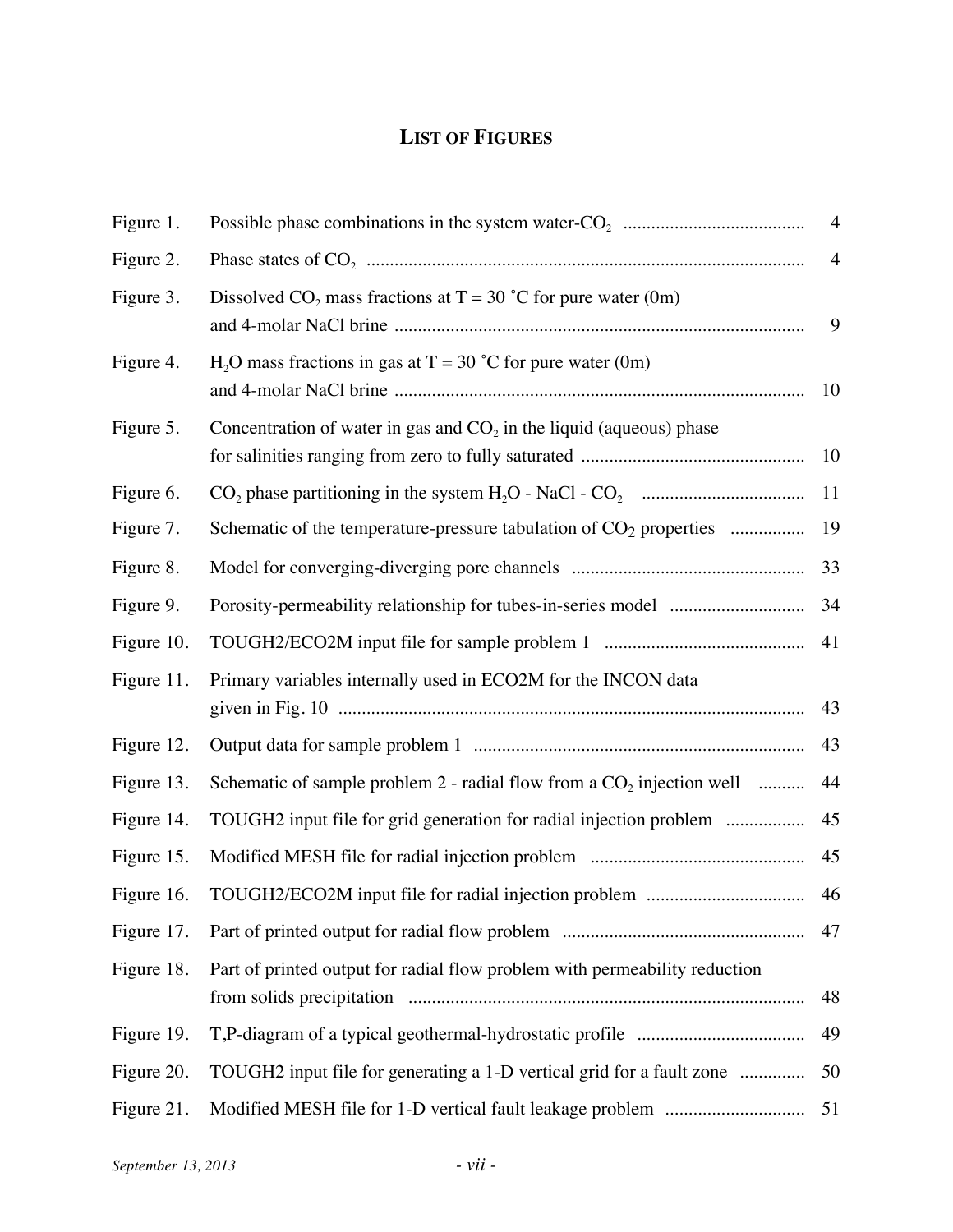| Figure 22. | Input file for generating a static geothermal-hydrostatic profile                                                                                    | 52 |
|------------|------------------------------------------------------------------------------------------------------------------------------------------------------|----|
| Figure 23. | Part of printed output for obtaining a geothermal-hydrostatic profile                                                                                | 53 |
| Figure 24. | Input file for $CO2$ migration along a fault zone                                                                                                    | 54 |
| Figure 25. | Part of printed output for fault leakage problem                                                                                                     | 56 |
| Figure 26. | Part of printed output for continuation run of fault leakage problem                                                                                 | 57 |
| Figure 27. |                                                                                                                                                      | 59 |
| Figure 28. | Time dependence of water and $CO2$ outflow at the landsurface,                                                                                       | 59 |
| Figure 29. | Water and $CO2$ fluxes as shown in Fig. 28, with the heavy superposed lines<br>indicating the top and bottom of three-phase conditions, respectively | 60 |
| Figure 30. |                                                                                                                                                      | 60 |
| Figure 31. |                                                                                                                                                      | 61 |
| Figure 32. | Computational grid showing the entire aquifer (top) and a zoom into                                                                                  | 62 |
| Figure 33. | TOUGH2/ECO2M input file for a problem of CO2 plume migration in a                                                                                    | 65 |
| Figure 34. |                                                                                                                                                      | 66 |
| Figure 35. | Part of printed output for $CO2$ plume migration and leakage problem                                                                                 | 67 |
| Figure 36. |                                                                                                                                                      | 68 |
| Figure 37. |                                                                                                                                                      | 69 |
| Figure 38. |                                                                                                                                                      | 69 |
| Figure 39. | $CO2$ plume at t = 178.6 yr, for a case without a leaky fault present,                                                                               | 70 |